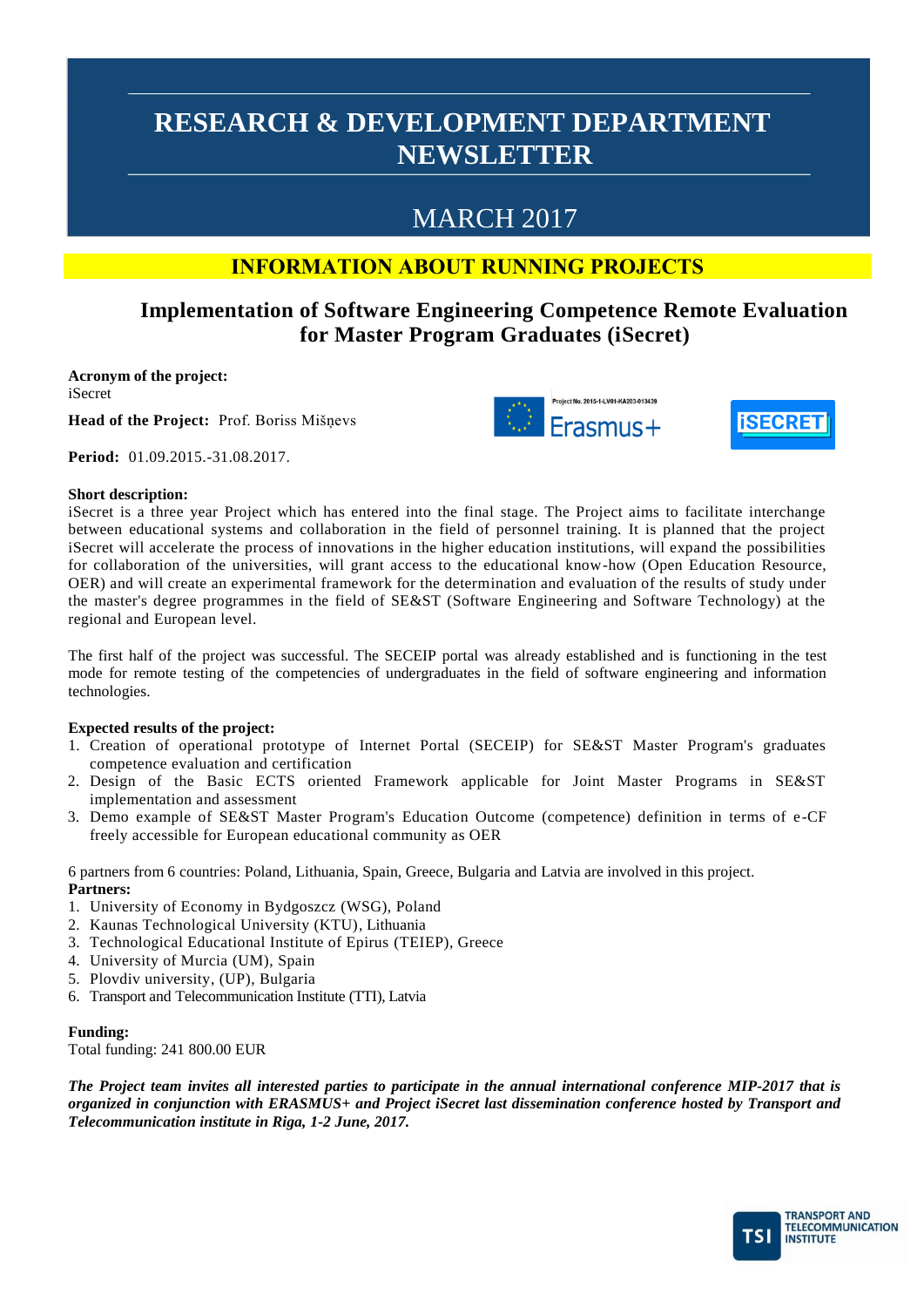## MARCH 2017

### **NEWS AND EVENTS**

## **Development of New IT Laboratory in collaboration with X INFOTECH**

Transport and Telecommunication institute and X INFOTECH have signed an agreement of joint scientific research laboratory development for image processing, biometry and automated border control systems (IPB & ABC) on February, 2017. This laboratory is provided for carrying out theoretical and practical research in the field of image analysis and human biometric identification methods. The main directions of the laboratory activities are related to research and development of methods and algorithms of image analysis, identification of human biometrics and other facilities, operation and information security systems of automated border control.

The aim of the laboratory is to improve and develop education in the field of engineering technical and computer science at TSI, as well as developing the creative abilities of students and intensify scientific and research work of the faculty staff. The laboratory is a scientific educational and technical base for carrying out research in the field of image analysis and methods of identification of human biometrics, as well as preparing proposals for participation in projects and their implementation.

### **Students research paper competition**

**Dear Computer Science and Telecommunication Faculty students, we would like to pay your attention on new student research paper competition.**

**Competition dates:** 20 March – 15 December, 2017

### **The application must be submitted by 1 May, 2017.**

**Requirements**: Research works on topics prepared by the X INFOTECH representatives should be prepared and submitted for competitions. To apply for the competition, the student must submit an application in **Corporate client Department** at 1 Lomonosova Street - room 404 or electronically scanned to the following e-mail address: **priede.j@tsi.lv**, indicating the chosen theme and research consultant. An Application should be signed by the student and consultant.

Competition work must be presented on the TTI Scientific practical and academic conference "**Research and Technology – Step into the Future"**, that will be held at TTI premises on 8 December, 2017.

Award ceremony will be held on a solemn event on 15 December, 2017.

More detailed information about the competition you can get from the contact persons mentioned below:

**Contact person from TTI:** Head of the Corporate Client department Jolanta Priede **Phone**: (+371) 29193377 **E-mail: [priede.j@tsi.lv](mailto:priede.j@tsi.lv)**

**Contact person from X INFOTECH:** Ruslans Aržaņiks **E-mail:** [ruslans.arzaniks@x-infotech.com](mailto:ruslans.arzaniks@x-infotech.com)

For more information, about the competition, visit the website: <http://www.tsi.lv/lv/content/zinatnisko-darbu-konkurss-no-tsi-un-x-infotech-1>



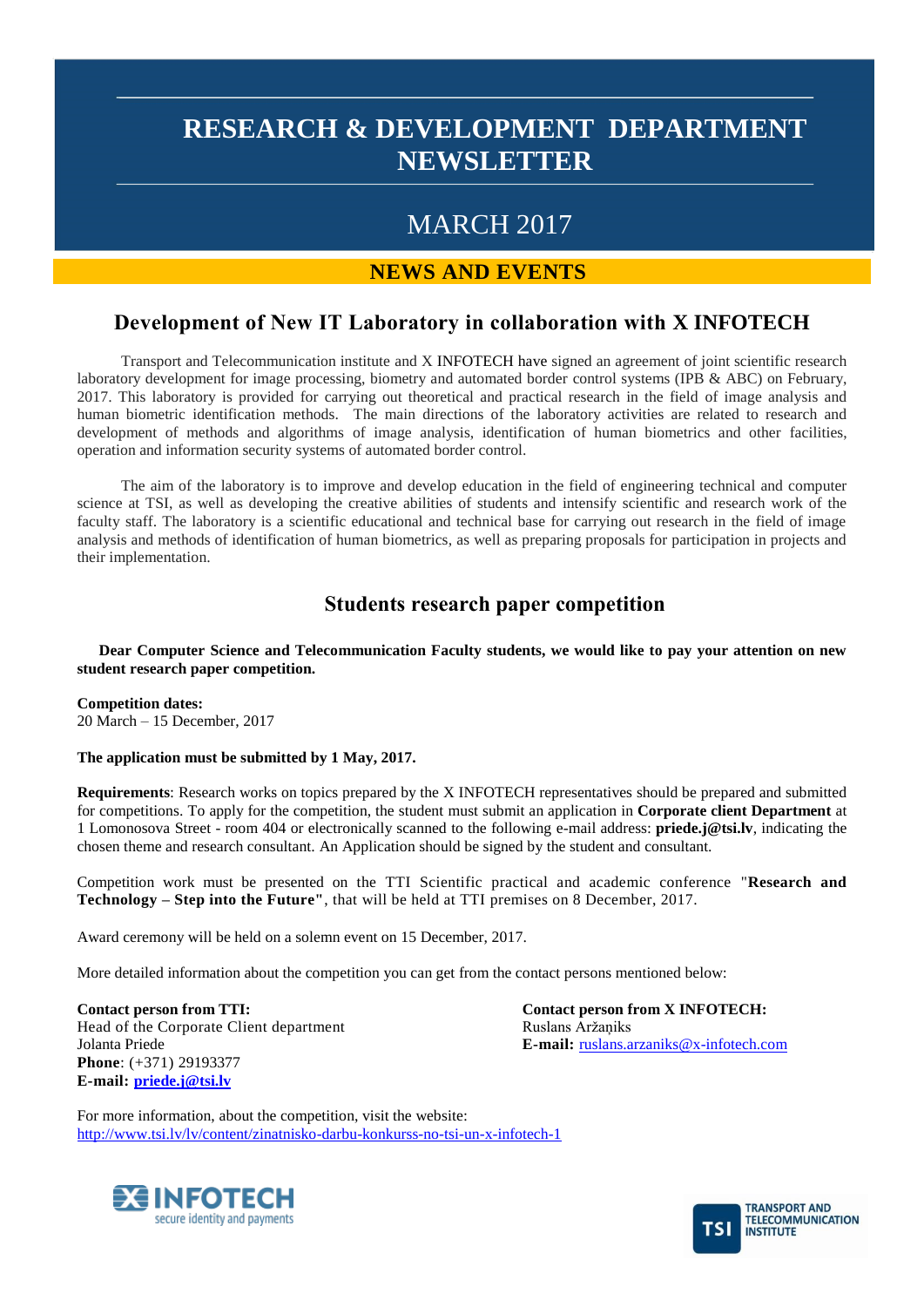## MARCH 2017

## **ECTRI BOARD MEETING**

The first meeting of new elected Board was held on March 15, 2017 at the ECTRI offices. The Board that took office on January 27, 2017 met to discuss the present-day management issues, to draw the new Implementation Plan and establish new priorities for its two year mandate. Professor **Irina Yatskiv (Jackiva),** TTI Vice-Rector as Member of ECTRI Board also attended the meeting.





## **SUBMIT YOUR MANUSCRIPT**

The European Transport Research Review is now accepting submissions for a topical collection on **Smart cities and transport infrastructures**.

Contributions are welcome, especially dealing with the following thematic areas:

- 1. The impact and implication of **technological change**
- 2. The impact on **social organization and on conception** of infrastructure
- 3. The **socio-economic impact** of smart cities for transport infrastructure
- 4. The **governance and management** of transport infrastructure



**Deadline for submissions:** June 1, 2017

For more information, about the journal and to submit your manuscript, visit the journals website: <http://www.springer.com/engineering/civil+engineering/journal/12544>

**Please note** that ECTRI sponsors a number of waivers to Article Processing Charges each year, and authors who wish to benefit from this should contact the Editor-in-Chief for a submission code at: [k.t.geurs@utwente.nl](mailto:k.t.geurs@utwente.nl)



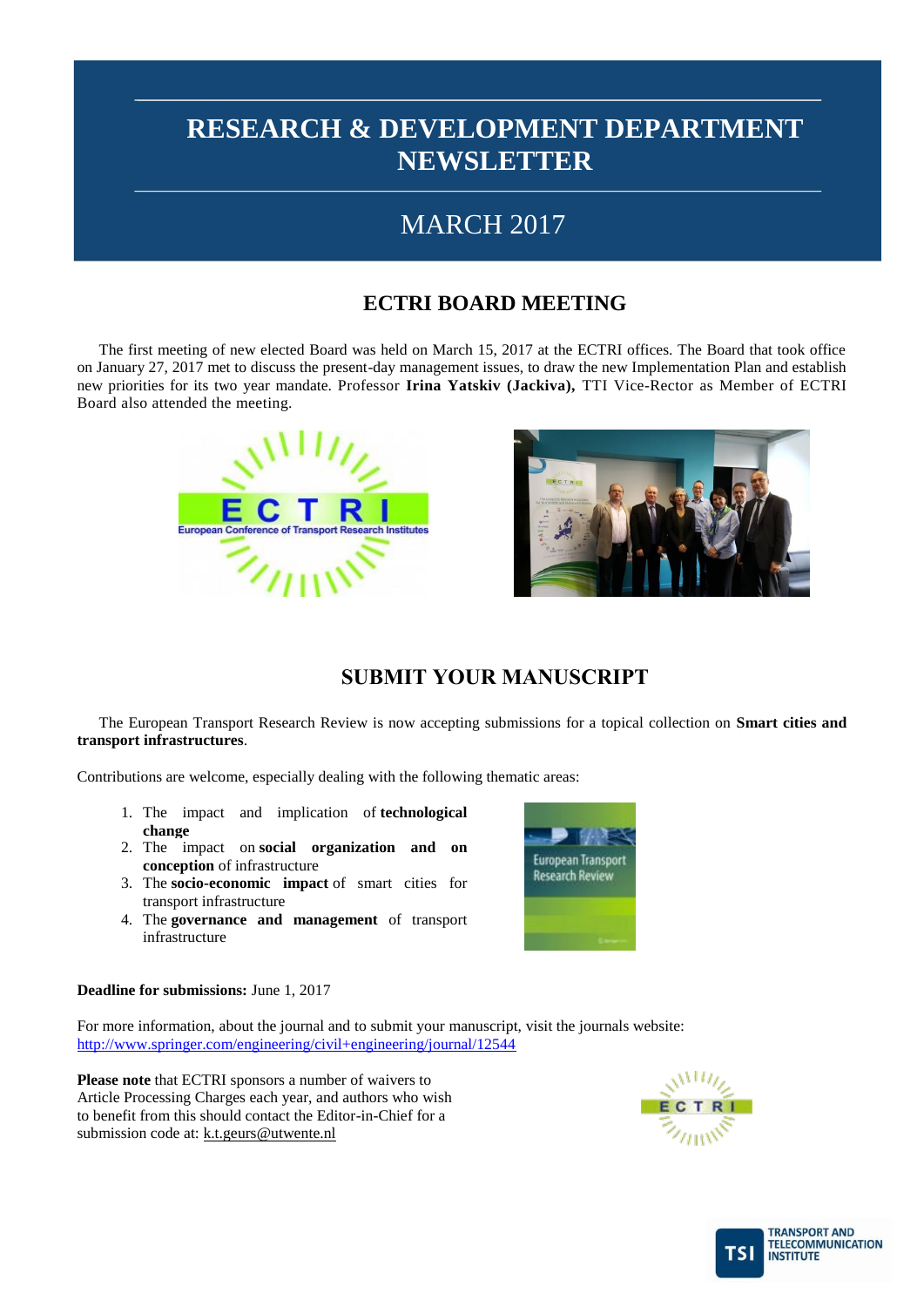## MARCH 2017

## **ROBOT BALL**

From 21 January until 5 March, 2017 shopping center "Elkor Plaza" premises was visited by travelling exhibition of robotic "Robot Ball", where it was possible to see about 20 different robots that have been created in 12 countries worldwide and was used in a various business, social services and entertainment areas. Interactive educational exhibition of modern robots and the latest developments of Robotics from Britain, Russia, Japan and South Korea! Robots - dancers, athletes and scientific assistants. They help people in business, services and entertainment. The exhibition was successfully held in Saint-Petersburg, Minsk, Yekaterinburg, Sochi, Yerevan and Moscow. And now the inhabitants of Latvia got a chance to see and meet interesting robots from all over the world. Among the exhibits there were such as the robot-Android Tespian actor, singer and just a wonderful conversationalist; robot Boris-adapted version of the robot is widely used in children's hospitals, hospices, exhibitions etc. activities; robot playing table tennis; robot-Narrator in Pushkin's face, etc.

The TTI staff (I. Ljaksa, D. Opolchenov, T. Dilavka) every weekend organized master classes for programming Lego robots, as well as the opportunity to take the first steps in the world of electronics (O. Samovar). Also first-year students together with Accenture provided voice Assistant Amazon Echo "Alexa". The site of the organizers: [http://www.robotuballe.lv](http://www.robotuballe.lv/)



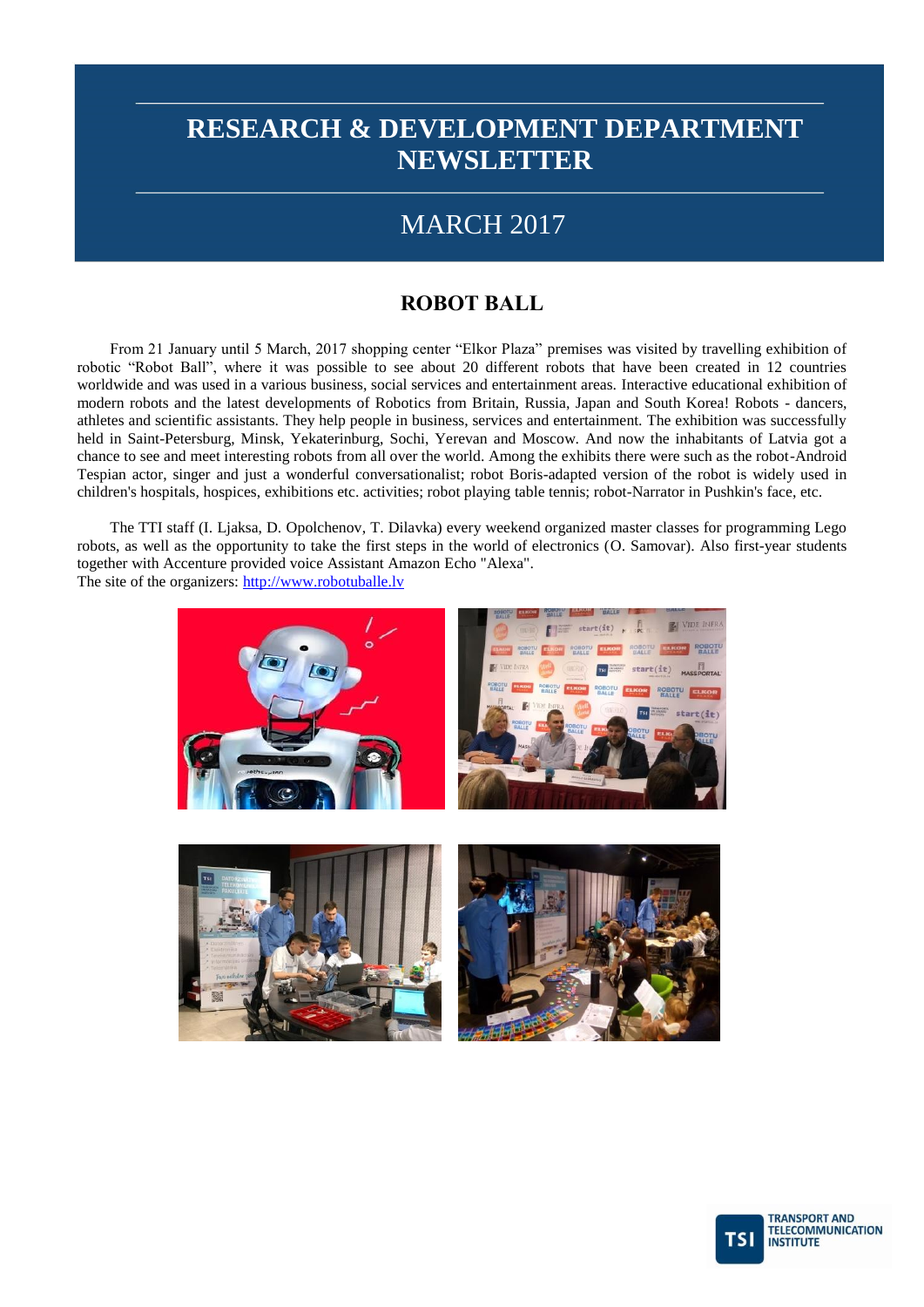# MARCH 2017

## **ANNOUNCEMENT**

### **ALLIANCE 1stSUMMER SCHOOL**



### **"Sustainable Transport Interchanges Program - STIP"**

The 1st ALLIANCE Summer School "Sustainable Transport Interchanges Program (STIP) - Part I: Freight Transportation" will be held on 16-22 July, 2017, in Riga, Latvia. STIP is organized by:

- Transport and Telecommunication Institute (TTI) [\(http://www.tsi.lv/en\)](http://www.tsi.lv/en))
- Traffic, Transportation and Logistics Laboratory of the University of Thessaly (TTLog) [\(http://ttlog.civ.uth.gr/\)](http://ttlog.civ.uth.gr/))
- Fraunhofer Institute for Factory Operation and Automation (IFF) [\(https://www.iff.fraunhofer.de/](https://www.iff.fraunhofer.de/))

### **What are ALLIANCE Summer Schools?**

The Summer Schools are organized in the framework of the ALLIANCE project (Enhancing Excellence and Innovation Capacity In Sustainable Transport Interchanges), which is funded by European Union's Horizon 2020 research and innovation programme. ALLIANCE aims at developing advanced research and higher education institution in the field of transport in Latvia by linking Transport and Telecommunication Institute (TTI) with two internationally recognized research entities – University of Thessaly (UTH) and Fraunhofer Institute for Factory Operation and Automation (IFF).

The common vision for the Summer Schools is the preparation of a new generation of transportation researchers and professionals in the area of Transport Interchanges.

The objectives are:

- to enable the international networking of young transport researchers
- to train young researchers on specialized topics, defined as vivid for Baltic States through intensive courses.

The outcomes of these Summer Schools are scientific excellence, along with skills and ability to put science into practice.

### **What does the 1stSummer School cover?**

1<sup>st</sup> Summer School constitutes the STIP and it is focused on **Freight Transportation.** The offered courses are:

- The European policy on intermodal transportation;
- Sustainable development and transportation planning;
- Building business models for intermodal transport interchanges;
- Operation and management of intermodal transport systems;
- Optimization of intermodal transport systems;
- Design of freight transport interchanges;
- Information systems for intermodal freight transportation;
- Smart technologies for efficient transport logistics;
- Decision making methodologies;
- Data collection methods;
- Research methodology and team work setup.

### **Who should participate?**

The School is addressed to **young researchers,** preferably master and PhD students, master degree holders and postdoc researchers (up to 5 years after obtaining their PhD), who are involved in the domain of Sustainable Transportation. Following quotas for participants are proposed for 1<sup>st</sup> Summer School:

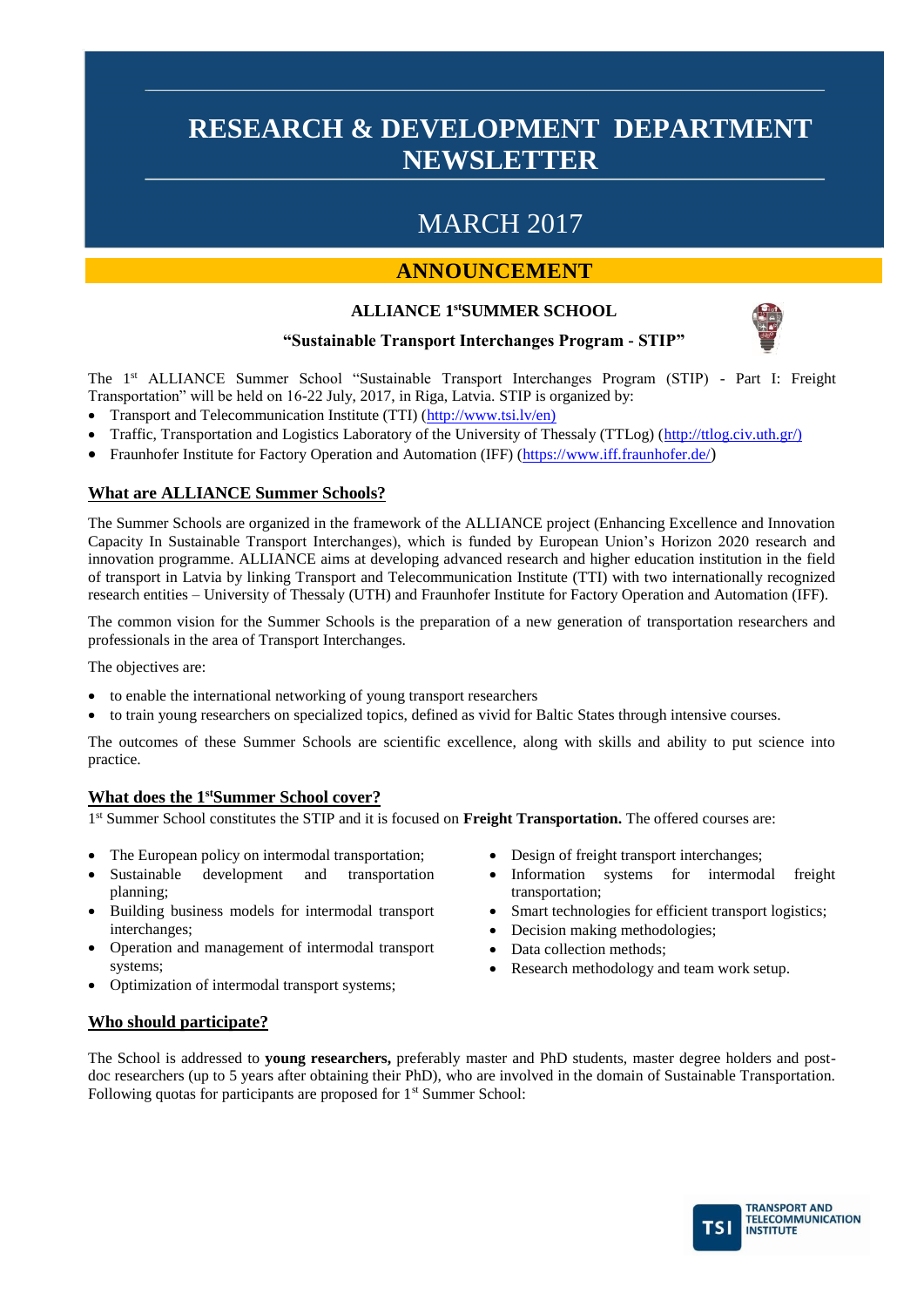# MARCH 2017

|       | <b>TTI</b> students and staff | <b>UTH</b> students           | <b>Fraunhofer IFF</b><br>students |
|-------|-------------------------------|-------------------------------|-----------------------------------|
| Ouota | 20                            |                               |                                   |
| Fee   | Funded by ALLIANCE<br>project | Funded by ALLIANCE<br>project | Funded by ALLIANCE<br>project     |

The number of places is **limited to 30.**

### **What is offered?**

The ALLIANCE Summer Schools offer the possibility of obtaining up-to-date knowledge on Sustainable Transport Interchanges from leading EU researchers and academicians from the Organizing Institutions. The program includes lectures, hands-on workshops, case-studies, demonstrations and projects. After successful completion of the 1<sup>st</sup> Summer School participants will be granted **6 ECTS credit points**.

Teaching material will be delivered to the participants in printed and electronic format.

### **ALLIANCE 1 stSummer School key dates**

| <b>Registration for ALLIANCE 1st Summer School</b> | <b>28 April 2017</b> |
|----------------------------------------------------|----------------------|
| Notification about acceptance                      | 10 May 2017          |
| Venue and logistics data                           | 12 May 2017          |
| <b>ALLIANCE 1st Summer School</b>                  | 16-22 July 2017      |

Information about the 1<sup>st</sup>Summer School is available at<http://alliance-project.eu/>

**Contact person:** Viktorija Gruzite (gruzite.v@tsi.lv)

For further information about the project, please visit the website: [www.alliance-project.eu](http://www.alliance-project.eu/)

### **We look forward to seeing you in Latvia in 2017!**







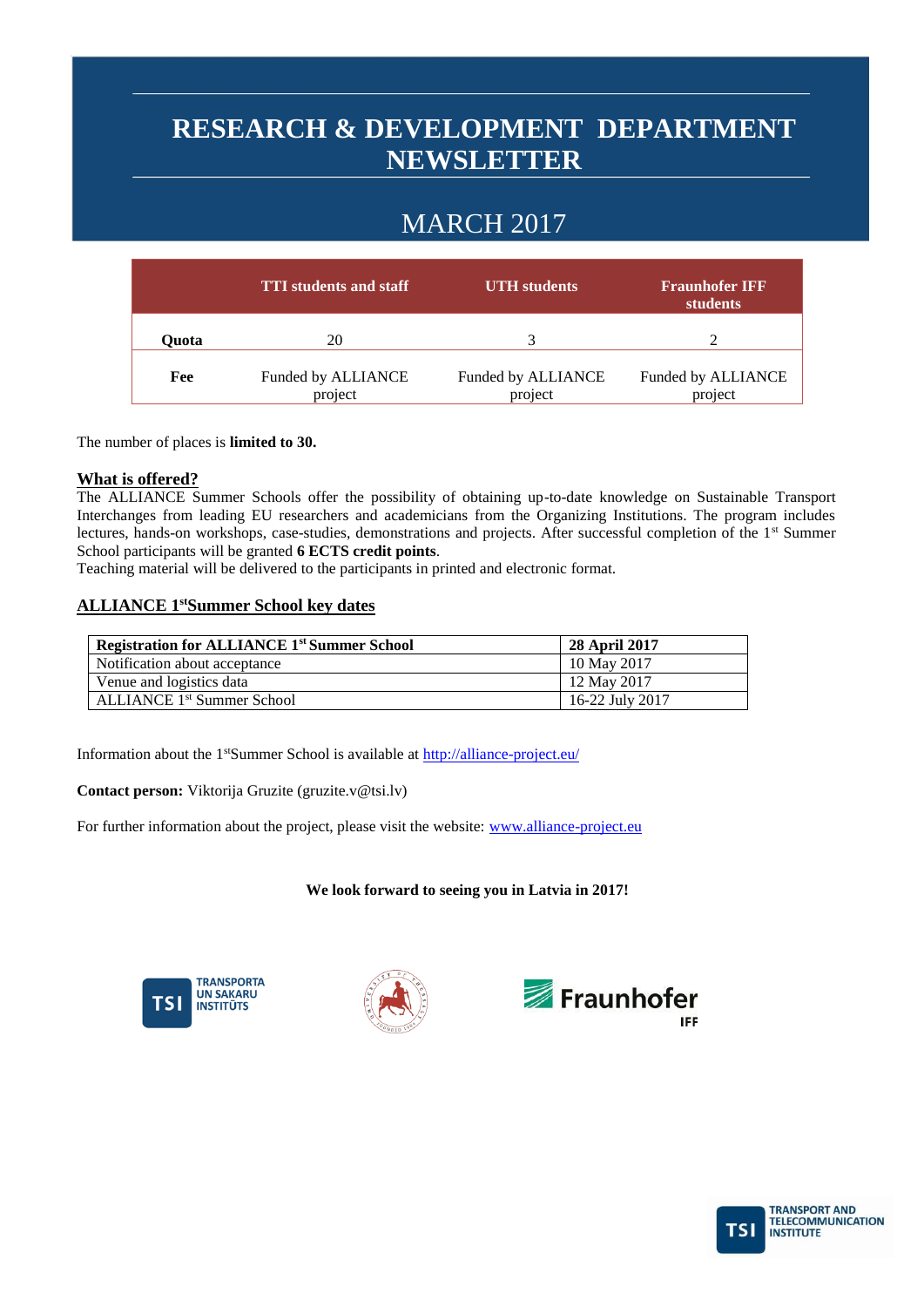# MARCH 2017

## **PAY ATTENTION**

Dear colleagues, we would like to pay your attention to announced new calls under the following programmes:

### **1. Programme 1.2.1.4.–Support for introducing new products into production (ERAF)**

Production and acquisition of experimental technologies, as well as installation and testing in the work environment to the technology readiness level No 8.

Total programme fund – **70,6mln EUR** Applicant – enterprise. **Project sum – from 1 till 16 mln EUR** (intensity of support – 35%).

Opportunities for: research institution - research works; customer – enterprises.

### **Next call for proposals will be in the 2nd quarter 2017.**

For further information, please, visit the following website (documents for the 2nd call are not published yet): <http://cfla.gov.lv/lv/es-fondi-2014-2020/izsludinatas-atlases/1-2-1-4>

**Contact person: Head of the Research and development department** Vladimirs Petrovs **Phone:** (+371) 67100584 **E-mail:** [Petrovs.V@tsi.lv](mailto:Petrovs.V@tsi.lv)

#### **2. Programme 1.2.1.2. – Support for technology transfer systems and innovative vouchers for small and medium enterprises (ERAF)**

Vouchers (grants) for small and medium enterprises for technical and economic feasibility study for new products/technologies, industrial researches, experimental development, development of industrial product design, registration of industrial property rights and certification.

Opportunities for research institution - research services; customer – small and medium enterprises. Total programme fund – 3,7mln EUR

**Intensity of support:** 60% (without VAT) Grant support for 1 project: Max 25 000 *EUR, max cost of service* 41 666 *euro* + VAT

### **Terms for submission of proposals: from 6th February 2017**

For further information, please, visit the following website: **<http://www.liaa.gov.lv/lv/fondi/2014-2020/inovaciju-vauceru-atbalsta-pakalpojumi>**

**Contact person: Head of the Research and development department** Vladimirs Petrovs **Phone:** (+371) 67100584 **E-mail:** [Petrovs.V@tsi.lv](mailto:Petrovs.V@tsi.lv)